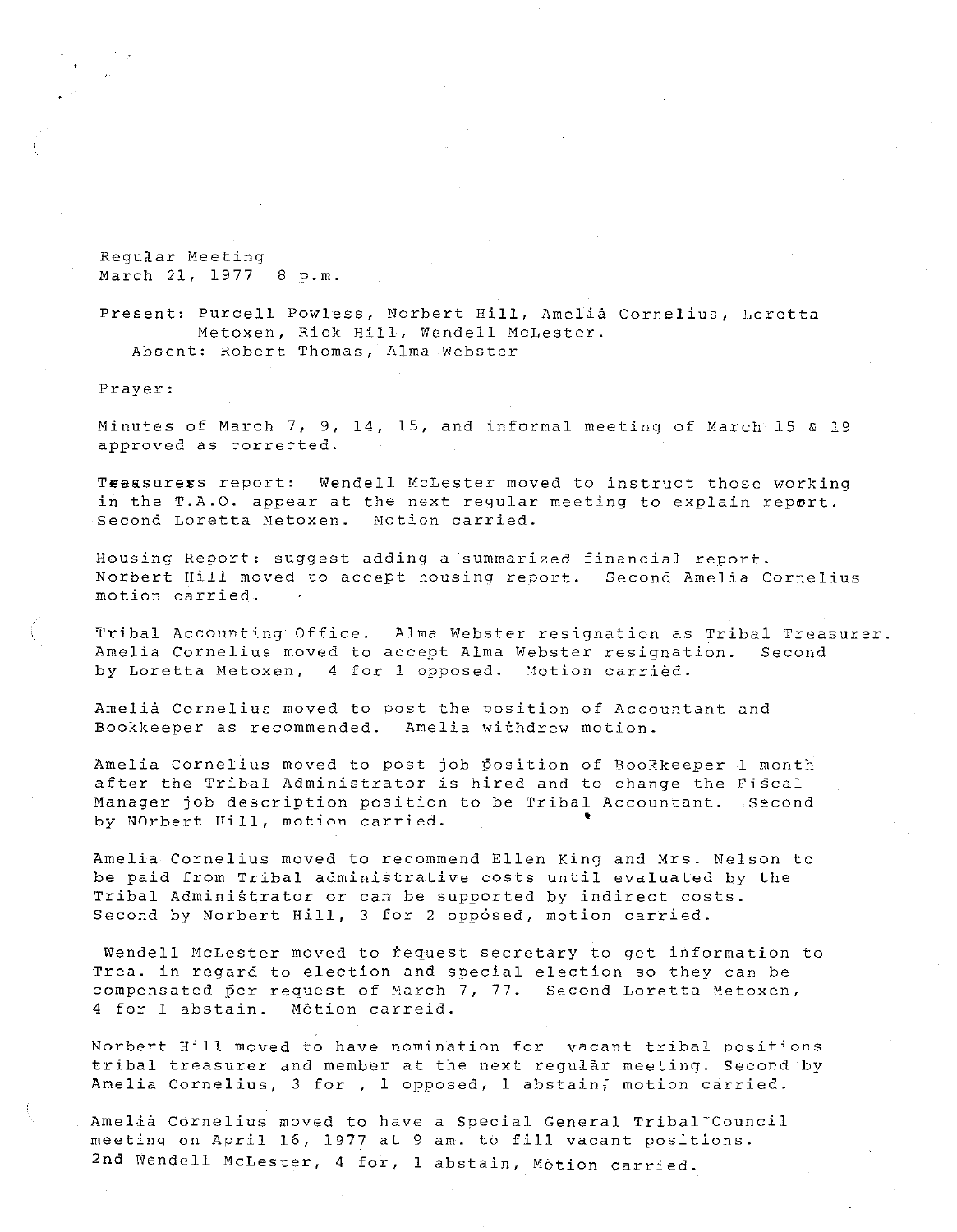Page 2 oneida Tribe of Indians of Wis.

Early Childho6d report: Norbert Hill Jr. buis, included to measure more formed that the material contracts on the property childhood, Headstart and Daycare. Loretta Metoxen moved to accept report, second by Rick IIill, motion carried.

Report on Nursing home complainst: Read letter from Mr. Barone answere.

Boxing:Allan Kinq

Loretta Metoxen moved to have Alan King come back in a month with options of incorporations of the Boxing Club. Second by Wendell Mclester, 4 for 1 abstained, motion carried.

Employment Assistant: Chris John Amelia Cornelius moved to approve the job description for posting of the Employment Assistant Technician. Second by Norbert HIll, motion carried.

Loretta Metoxen moved to rescind the previous motion of posting the Bookkeeper position and change Fiscal Manager position to Tribal Accountant. @econd by Wendell Mclester, 2 for 3 opposed, motion lost.

Loretta Metoxen left meeting as she felt her vote was recorded wrong.

Headstart: Mary Ellen Hayes Wendell McLester mpved to accept the Emergency Health Procedures as recommended by the PAC. Second by Norbert Hill, motion carried.

Wendell Melester moved to approve the Merit Salary increase. Second henderi Asiescer moved to approve and heric Sarary Increase. Second<br>by Rick Hill, motion carried. (Increase is \$50 mo. after completing  $credential$  ling)

Need a tribal representative for PAC. Chairman will try to work out this with the Director.

Rick Hill moved to accept report, second by Norbert Hill, motion carried.

CETA: Tony Utschig WEndell-Mclester moved to approve the request of CETA memo to have Jessie Schuyler funded from Public Works Employment Act Title II of \$732.00. Second by Rick Hill, motion carried.

701: Carl Rasmussen WEndell Mclester moved to accept report .. Second Norbert Hill, motion carried.

Recteation site report draft is expected to be complete in May, final report in Sept.

Rick Hill moved to accept report, Second by Norbert Hill, motion carried.

Health Center Bid opening is for March 31. Construction is April 4.

Robert Thomas arrived at meeting. (approx. 11 p.m.

Discussion on request of raise for Carl Smith.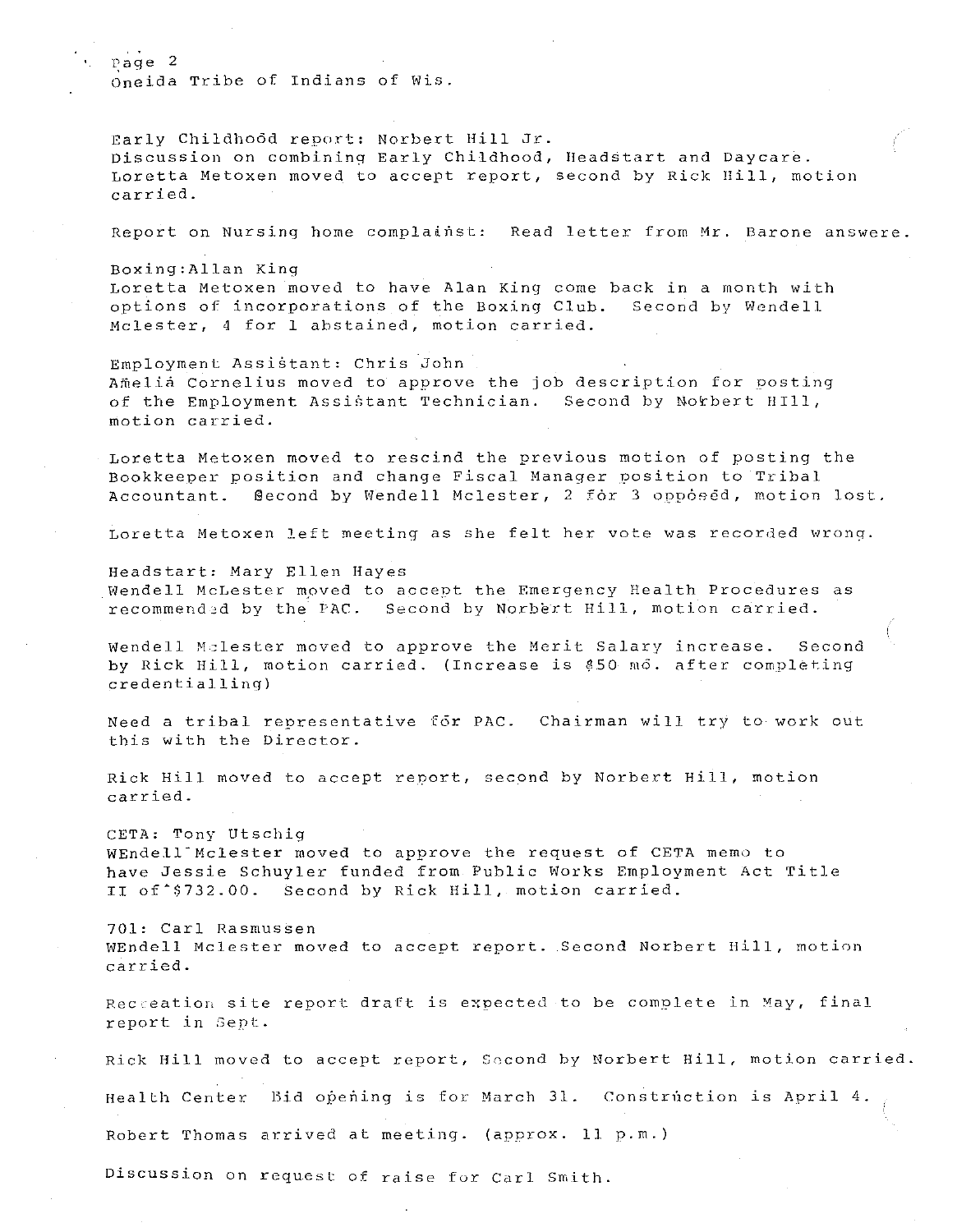Oneida Tribe of Indians of Wis.

Page 3

Wendell Mclester moved to table further discussion on raise until Alma or Nancy:are at the meetinq. Second Rick Hill, motion carried.

Discussion on Carl Smith position and salary and program budget.

Personnel! Selection Committee recommendation for Secretary for Carl Smith. Wendell McLester moved to have Carl Smith personally interview Rhonda Bowman and Edith~Yealy and then select the individual for the position. Second by NRrbert Hill,motion carried.

nmelia Cornelius moved to accept the resignation of Mary Ann Danforth as a Urban CHR and to post the position, subject to review of the Oneida Health Board. Second Norbert Hill, motion carried.

Wendell McLester moved to table Anna Johns report until next meeting. Second by Robert Thomas, motion carried.

Questioned policy for travel by Tribal Chairman.

Wendell McLester moved to establich a policy of reporting for the salaried Buisness Committee members of day-to-day activities. and to include all members doing any tribal business. Second by Robert Thomas, 4 for 1 abstain, motion carried.

Robert Thomas moved to accept the resignation of Henry Stevens on the Board of Directors of OTDC. Second by Rick Eill, 4 for,  $l$  abstain, motion carried.

Jerry Eill: Delinouency Project.report.

Title Search project report.

Docket 301 - workshop on treaties -  $3/17$  & 18 Report on trip to Syracuee, New Youk

Investigation Committee report

Amelia Cornelius moved to have a special meeting on Manday- $3/28/7\%$ at 8 p.m. for the final report of the Investigating committee. Second by Rick Hill, motion carried

Retention of legal council. Business Committee needs to define duties & responsibilities of an attorney.

Need for a litigation Committee. Amelia Cornelius moved to establish a Litigation Committee  $of$  at least 3 persona and any other interestered persons. Second by Rick Hill, motion carried.

Volunteer for the Litigation Committee:

Chas Wheelock, Gordy McLester, Artley Skeandore Jr.

Norbert Hill moved to adopt Resolution  $2/21/77/A$  to request the United States to enter suit on behalf of the Oneida Nation against the State of New York. Second by Wendell McLester. Motion carried.

Suggestion that a committee draft a petition to present to the Business Committee for the meeting on March 23, 77.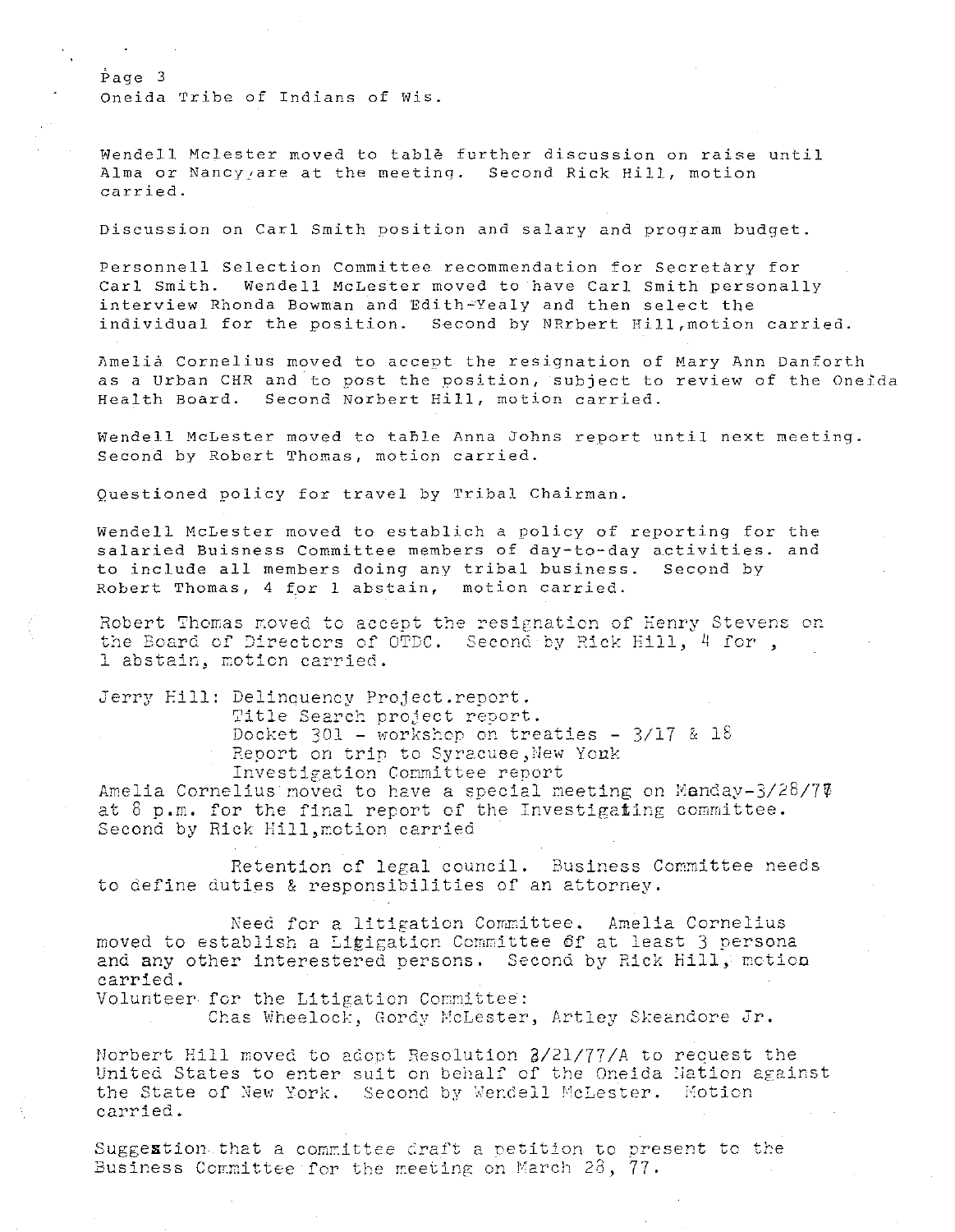Page 4 Oneida Tribe of Indians of Wis.

**Museum Board requests.**  Robert Thomas moved to request a financial breakdown, floor plans, and completion date for the museum project. Second by Amelia Corneliul motion carried.

Discussion on proxy voting. Amelia Cornelius moved to not accept proxy voting on the Onedda Business Committee. Second by NOrbert Hill, 2 for, 3 oppose, motion **lost.** 

Wendell Mclester moved to table further discussion on proxy voting. Second by Robert Thomas, 3 for, 1 oppose, 1 abstain, motion carried.

Amelia Cornelius moved to approve the Reso. 3/21/77/E for special **appropriations ofr the Nursing Eone operating expenses. Second by**  Robert Thomas, motion carried.

Cleo Cornelius request for \$400 for Miss Oneida Teenager. llorbert Hill moved to grant request if funds are available. Second and carried,

ONAP report: Loretta Webster Wendell McLester moved to approve the ONAP Feb. report for item 2 and 3. Second by Robert Thomas, motion carried.

Amelia Cornelius moved to request permission of Loretta Webster to attend the R.B.I.P. in Kadison with the chairman on March 29. Kotion second and carried.

Robert Thomas moved to dieect Loretta Webster to rewrite the job description of Elderly Service Counselor with the present person. Second by Wendell McLester, motion carried.

Robert Thomas moved to accept the Education Board meeting of March 10, 77. Second by.NOrbert Hill, motion carried.

Suggest Loretta Metoxan as the Business Committee representative on the Education Board.

Request of Education Board to be on agenda April 2B,77.

Norbert aHill moved to draft a letter to the Town of Ashwaubenon stating they have no authority to zone tribal lands. Second by Rick Hill, motion carried.

Norbert Hill moved to deny applicants the request tb pay for taavel **expenses** for interviews. Second by Robert Thomas, motion carried.

Robert Thomas moved to allow the Town of Onieda the use of the Tribal gym for a town meeting on Apri& 12. Second by Rick Hill, **motion carrieci.** 

Amelia Cornelius moved to bequest a meeting with BIA in regard to the Direct Loan Program. Second by Rick Hill, motion carried. Keeting scheduled for April 15- tentatively .

Rick Hill moved to approve the enrollment of 110 individuals with the Oneida Tribe. Secondbby Robett Thomas. Motion carried. Norbert Hill moved to adjourn, second & carried. Time 2:20 am.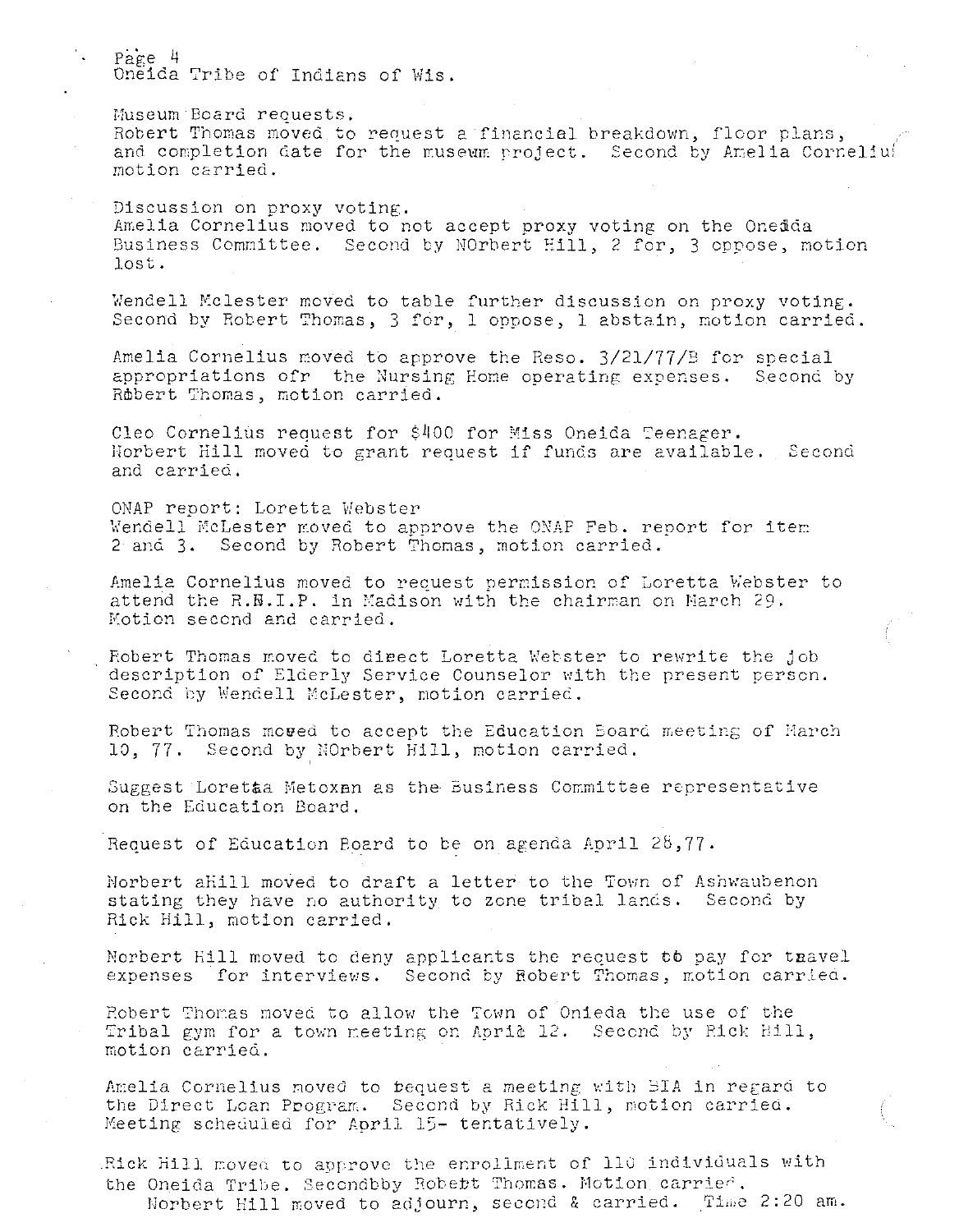| Christine Irene King                                                                                                                                                                                                                                                                                                                                                                                                                                                                    |                                        |             |     | Dau of #3135 & #3096                                                                                                                                                 |               |    |                     | 61         |  |  |
|-----------------------------------------------------------------------------------------------------------------------------------------------------------------------------------------------------------------------------------------------------------------------------------------------------------------------------------------------------------------------------------------------------------------------------------------------------------------------------------------|----------------------------------------|-------------|-----|----------------------------------------------------------------------------------------------------------------------------------------------------------------------|---------------|----|---------------------|------------|--|--|
| Valarie Pearl Valentino<br>Unite Ann Valentino<br>Unite Ann Valentino<br>Victoria Lynn Valentino<br>Bruce Doxtator<br>Carla Denyse Doxtator<br>Victoria Lynn Valentino<br>Bruce Doxtator<br>Carla Denyse Doxtator<br>Victoria Lynn Valentino<br>Carla Denyse Doxtator<br>Carl                                                                                                                                                                                                           |                                        |             |     | Dau of #5433 & #5450                                                                                                                                                 |               |    |                     | 62         |  |  |
|                                                                                                                                                                                                                                                                                                                                                                                                                                                                                         |                                        |             |     |                                                                                                                                                                      |               |    |                     | 63         |  |  |
|                                                                                                                                                                                                                                                                                                                                                                                                                                                                                         |                                        |             |     |                                                                                                                                                                      |               |    |                     | 64         |  |  |
|                                                                                                                                                                                                                                                                                                                                                                                                                                                                                         |                                        |             |     |                                                                                                                                                                      |               |    |                     | 65         |  |  |
|                                                                                                                                                                                                                                                                                                                                                                                                                                                                                         |                                        |             |     |                                                                                                                                                                      |               |    |                     | 66         |  |  |
|                                                                                                                                                                                                                                                                                                                                                                                                                                                                                         |                                        |             |     |                                                                                                                                                                      |               |    |                     | 67         |  |  |
|                                                                                                                                                                                                                                                                                                                                                                                                                                                                                         |                                        |             |     |                                                                                                                                                                      |               |    |                     | 68         |  |  |
| Ralph Owen Powless                                                                                                                                                                                                                                                                                                                                                                                                                                                                      |                                        |             |     |                                                                                                                                                                      |               |    |                     | 69         |  |  |
| Rene Elaine Granquist<br>Wayne Joseph Malone, Jr.<br>Michael Richard Overman<br>Michael Richard Overman<br>Michael Richard Overman<br>Gr-son of #4154                                                                                                                                                                                                                                                                                                                                   |                                        |             |     |                                                                                                                                                                      |               |    |                     | 70         |  |  |
|                                                                                                                                                                                                                                                                                                                                                                                                                                                                                         |                                        |             |     |                                                                                                                                                                      |               |    |                     | 71         |  |  |
|                                                                                                                                                                                                                                                                                                                                                                                                                                                                                         |                                        |             |     |                                                                                                                                                                      |               |    |                     | 72         |  |  |
|                                                                                                                                                                                                                                                                                                                                                                                                                                                                                         |                                        |             |     |                                                                                                                                                                      |               |    |                     | 73         |  |  |
|                                                                                                                                                                                                                                                                                                                                                                                                                                                                                         |                                        |             |     |                                                                                                                                                                      |               |    |                     | 74         |  |  |
|                                                                                                                                                                                                                                                                                                                                                                                                                                                                                         |                                        |             |     |                                                                                                                                                                      |               |    |                     | 75         |  |  |
|                                                                                                                                                                                                                                                                                                                                                                                                                                                                                         |                                        |             |     |                                                                                                                                                                      |               |    |                     | 76         |  |  |
|                                                                                                                                                                                                                                                                                                                                                                                                                                                                                         |                                        |             |     |                                                                                                                                                                      |               |    |                     | 77         |  |  |
|                                                                                                                                                                                                                                                                                                                                                                                                                                                                                         |                                        |             |     |                                                                                                                                                                      |               |    |                     | 78         |  |  |
|                                                                                                                                                                                                                                                                                                                                                                                                                                                                                         |                                        |             |     |                                                                                                                                                                      |               |    |                     | 79         |  |  |
|                                                                                                                                                                                                                                                                                                                                                                                                                                                                                         |                                        |             |     |                                                                                                                                                                      |               |    |                     | 80         |  |  |
|                                                                                                                                                                                                                                                                                                                                                                                                                                                                                         |                                        |             |     |                                                                                                                                                                      |               |    |                     | 81         |  |  |
|                                                                                                                                                                                                                                                                                                                                                                                                                                                                                         |                                        |             |     |                                                                                                                                                                      |               |    |                     | 82         |  |  |
| Friendel Richard Uverman<br>David Frederick Overman<br>Tanya Marie Garot<br>Melvin Wayne Johnson<br>Timothy Bryce Webster<br>Erin Elizabeth Webster<br>Dau of #6235<br>Erin Elizabeth Webster<br>Dau of #6235<br>Dau of #6235<br>Son of #6235<br>Ste                                                                                                                                                                                                                                    |                                        |             |     |                                                                                                                                                                      |               |    |                     | 83         |  |  |
|                                                                                                                                                                                                                                                                                                                                                                                                                                                                                         |                                        |             |     |                                                                                                                                                                      |               |    |                     | 84         |  |  |
| Timothy Bryce webster<br>Erin Elizabeth Webster<br>Joy L Webster<br>Steven N Pacheco<br>John Louis Breuninger<br>Michelle Roberta Foote<br>Milton Jody Summers<br>Kris John Johnson<br>Rosanne Marie Gilbert<br>Darvl John Wolf<br>Kris John Wolf<br>Rosanne Marie Gilbert<br>Daryl John Wolf<br>Matthew Leland Ninham<br>Jason William Doxtator<br>Joel Everette Doxtator<br>Jill Renae Doxtator<br>Jill Renae Doxtator<br>Dau of #1603<br>Son of #1603<br>Son of #1603<br>Son of #160 |                                        |             |     | Son of #2887<br>Dau of #2887<br>Dau of #2041<br>Son of #6592<br>Son of #4090 & #4063<br>Son of #1603<br>Son of #1603<br>Dau of #1603<br>Son of #1603<br>Son of #1603 |               |    |                     | 85         |  |  |
|                                                                                                                                                                                                                                                                                                                                                                                                                                                                                         |                                        |             |     |                                                                                                                                                                      |               |    |                     | 86         |  |  |
|                                                                                                                                                                                                                                                                                                                                                                                                                                                                                         |                                        |             |     |                                                                                                                                                                      |               |    |                     | 87         |  |  |
|                                                                                                                                                                                                                                                                                                                                                                                                                                                                                         |                                        |             |     |                                                                                                                                                                      |               |    |                     | 88         |  |  |
|                                                                                                                                                                                                                                                                                                                                                                                                                                                                                         |                                        |             |     |                                                                                                                                                                      |               |    |                     | 89         |  |  |
|                                                                                                                                                                                                                                                                                                                                                                                                                                                                                         |                                        |             |     |                                                                                                                                                                      |               |    |                     | 90         |  |  |
|                                                                                                                                                                                                                                                                                                                                                                                                                                                                                         |                                        |             |     |                                                                                                                                                                      |               |    |                     | 91         |  |  |
| Arthur Charles Johnson                                                                                                                                                                                                                                                                                                                                                                                                                                                                  |                                        |             |     |                                                                                                                                                                      |               |    |                     | 92         |  |  |
|                                                                                                                                                                                                                                                                                                                                                                                                                                                                                         |                                        |             |     | Dau of #5918                                                                                                                                                         |               |    |                     | 93         |  |  |
| Sharon Anna Tayler<br>Ralph Owen Powless, Jr.<br>Patricia Ann Polwess<br>Cheryl Lynn Cooper                                                                                                                                                                                                                                                                                                                                                                                             |                                        |             |     | Son of #2239                                                                                                                                                         |               |    |                     | 94         |  |  |
|                                                                                                                                                                                                                                                                                                                                                                                                                                                                                         |                                        |             |     | Dau of #2239                                                                                                                                                         |               |    |                     | 95         |  |  |
| Cheryl Lynn Cooper                                                                                                                                                                                                                                                                                                                                                                                                                                                                      | Dau of #719<br>Gr-Son of #2763 & #2764 |             |     |                                                                                                                                                                      |               |    |                     | 96         |  |  |
| David Allen McPherson                                                                                                                                                                                                                                                                                                                                                                                                                                                                   |                                        |             |     |                                                                                                                                                                      |               |    |                     | 97         |  |  |
| Charles Shawn Elm                                                                                                                                                                                                                                                                                                                                                                                                                                                                       |                                        |             |     | Son of new enrollee                                                                                                                                                  |               |    |                     | 98'        |  |  |
| Dianna Rae Elm                                                                                                                                                                                                                                                                                                                                                                                                                                                                          |                                        |             |     | Bau of new enrollee                                                                                                                                                  |               |    |                     | 99         |  |  |
| Jean Louise Corn                                                                                                                                                                                                                                                                                                                                                                                                                                                                        |                                        |             |     | DAu of #5200                                                                                                                                                         |               |    |                     | 100        |  |  |
| Herbert Louis Johnosn                                                                                                                                                                                                                                                                                                                                                                                                                                                                   |                                        |             |     | Son ofnew enrollee Gr-son of #5200                                                                                                                                   |               |    |                     | 101        |  |  |
| Schuyler Brooke Cornelius                                                                                                                                                                                                                                                                                                                                                                                                                                                               |                                        |             |     | Dau of #2381 & #982                                                                                                                                                  |               |    |                     | 102        |  |  |
| Gerald Wayne Doxtator                                                                                                                                                                                                                                                                                                                                                                                                                                                                   |                                        | . II        | 11  | Son of #1731, Gr-son of #2152<br>$\mathbf{u}$                                                                                                                        | Ħ.            | 11 | п.                  | 103        |  |  |
| James Ronald Doxtator                                                                                                                                                                                                                                                                                                                                                                                                                                                                   |                                        |             |     | п                                                                                                                                                                    | п             | #1 | п                   | 104        |  |  |
| Carey Lynn Doxtator                                                                                                                                                                                                                                                                                                                                                                                                                                                                     |                                        | Dau of      |     | 11                                                                                                                                                                   | п             | Ħ  | п                   | 105        |  |  |
| Pamela Marie Doxtator                                                                                                                                                                                                                                                                                                                                                                                                                                                                   |                                        | Dau of<br>u | 88. | П.                                                                                                                                                                   | $\mathbf{H}$  | 11 | Ш                   | $-106$     |  |  |
| Pattie Jean Doxtator                                                                                                                                                                                                                                                                                                                                                                                                                                                                    |                                        | ı.          | Ш   | 11                                                                                                                                                                   | $\mathbf{11}$ | Ħ  | $\mathbf{u}$        |            |  |  |
| Connie Rae Doxtaotr                                                                                                                                                                                                                                                                                                                                                                                                                                                                     |                                        | и           | 11  | 11                                                                                                                                                                   | $\mathbf{u}$  | 88 | $\ddot{\mathbf{u}}$ | 107<br>108 |  |  |
| Antoinette Rae Doxtator                                                                                                                                                                                                                                                                                                                                                                                                                                                                 |                                        | II It       | Ħ   | 11                                                                                                                                                                   | Ħ             | Ħ  | $\blacksquare$      | $-109$     |  |  |
| Mona Lisa Doxtator                                                                                                                                                                                                                                                                                                                                                                                                                                                                      |                                        | Ħ           | 11  | 11                                                                                                                                                                   | $\mathbf{1}$  | Ħ  | $\mathbf{u}$        | 110        |  |  |
| Anna Marie Doxtator                                                                                                                                                                                                                                                                                                                                                                                                                                                                     |                                        |             |     |                                                                                                                                                                      |               |    |                     |            |  |  |
|                                                                                                                                                                                                                                                                                                                                                                                                                                                                                         |                                        |             |     |                                                                                                                                                                      |               |    |                     |            |  |  |

'

i<br>P

 $\frac{1}{2}$ 

وبعد

- --·-~ -------- -·--- --